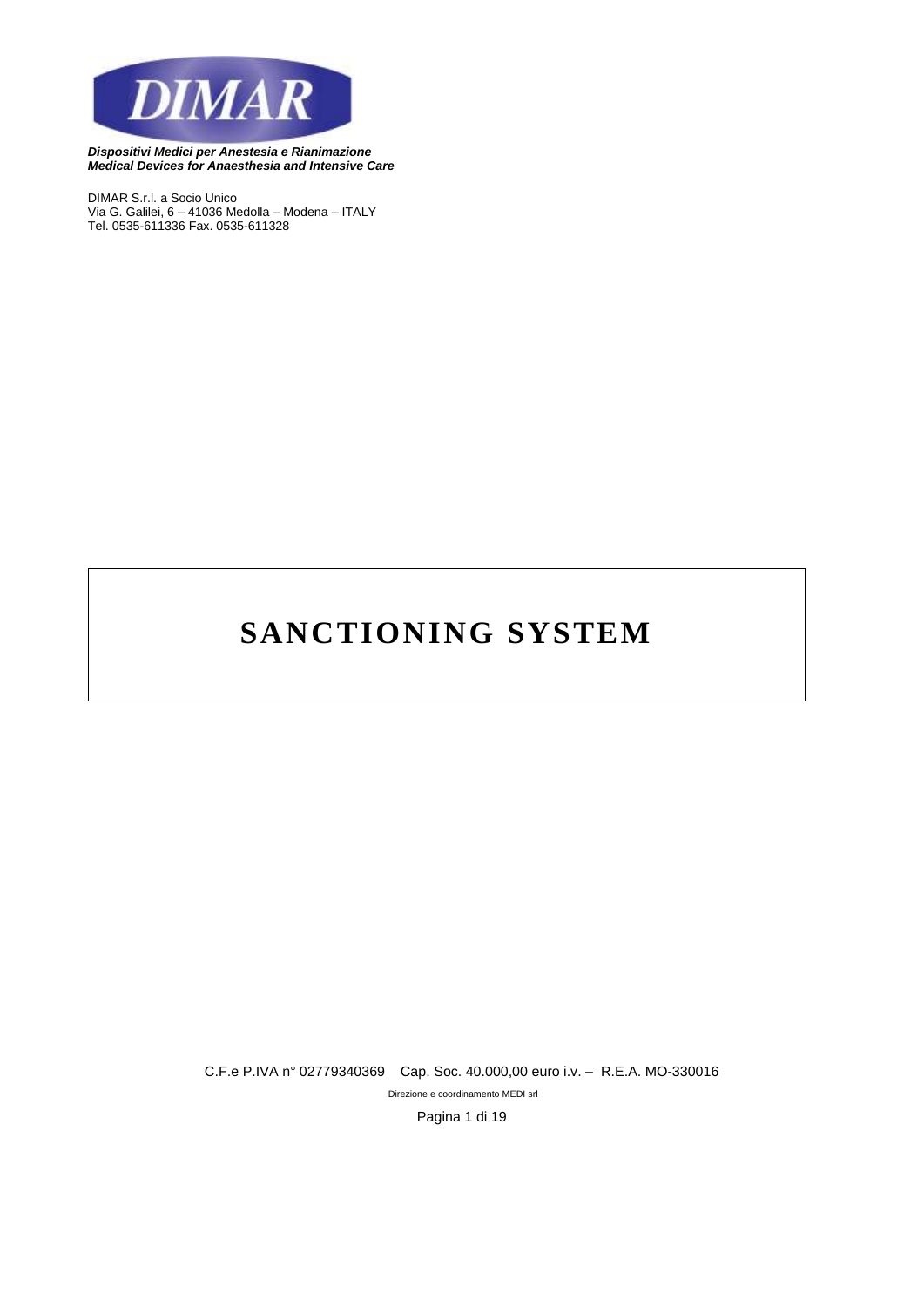

*DIMAR S.r.l. a Socio Unico Via G. Galilei, 6 – 41036 Medolla – Modena – ITALY Tel. 0535-611336 Fax. 0535-611328*

## **SCOPE**

The effective implementation of the organization, management and control model (hereinafter, for the sake of brevity, "MOG") requires, among other things, the adoption of a "disciplinary system suitable for sanctioning non-compliance with the measures indicated in the model" , both towards subjects in top positions (Article 6, paragraph 2 letter e) of Legislative Decree 231/2001), and towards subjects subject to the management of others (Article 7 paragraph 4 letter b) of Legislative Decree 231/2001).

Furthermore, also the Legislative Decree 81/2008, due to the peculiarity of the matter dealt with, has introduced additional specific requirements that a MOG must present in order to be considered adequate and effectively implemented and, therefore, having an exempt value.

In particular, the relevant provision is that of art. 30 of D.lgs 81/2008, according to which "the organizational and management model must provide for suitable systems for recording the completion of the activities. The organizational model must in any case provide, as required by the nature and size of the organization and the type of activity carried out, an articulation of functions that ensure the technical skills and powers necessary for the verification, assessment, management and control of risk. , as well as a disciplinary system suitable for sanctioning non-compliance with the measures indicated in the model

The absolute relevance of the disciplinary system is also confirmed in the guidelines issued by the trade associations representing the entities, which have specified that any sanctioning measure must comply, if imposed on subordinate workers, with the procedures provided for by art. 7 of the law n. 300/1970 ("Workers' Statute") or by special regulations.

The disciplinary system therefore represents a fundamental aspect of the MOG, which provides for the existence of adequate sanctions for the violation of the rules and provisions defined therein in order to prevent crimes.

Violations undermine the relationship based on transparency, correctness, loyalty and integrity established between Dimar S.r.l. (hereinafter, "Dimar") and its collaborators (employees, agents, business brokers) and also between consultants and suppliers (third parties in general); consequently, appropriate disciplinary actions will be taken against the interested parties.

This sanctioning system, as an integral part of the MOG, was adopted by resolution of the Sole Director on 12/30/2021

It is also an integral part of the contractual obligations assumed by its collaborators (employees, agents) and also by consultants and suppliers (third parties in general).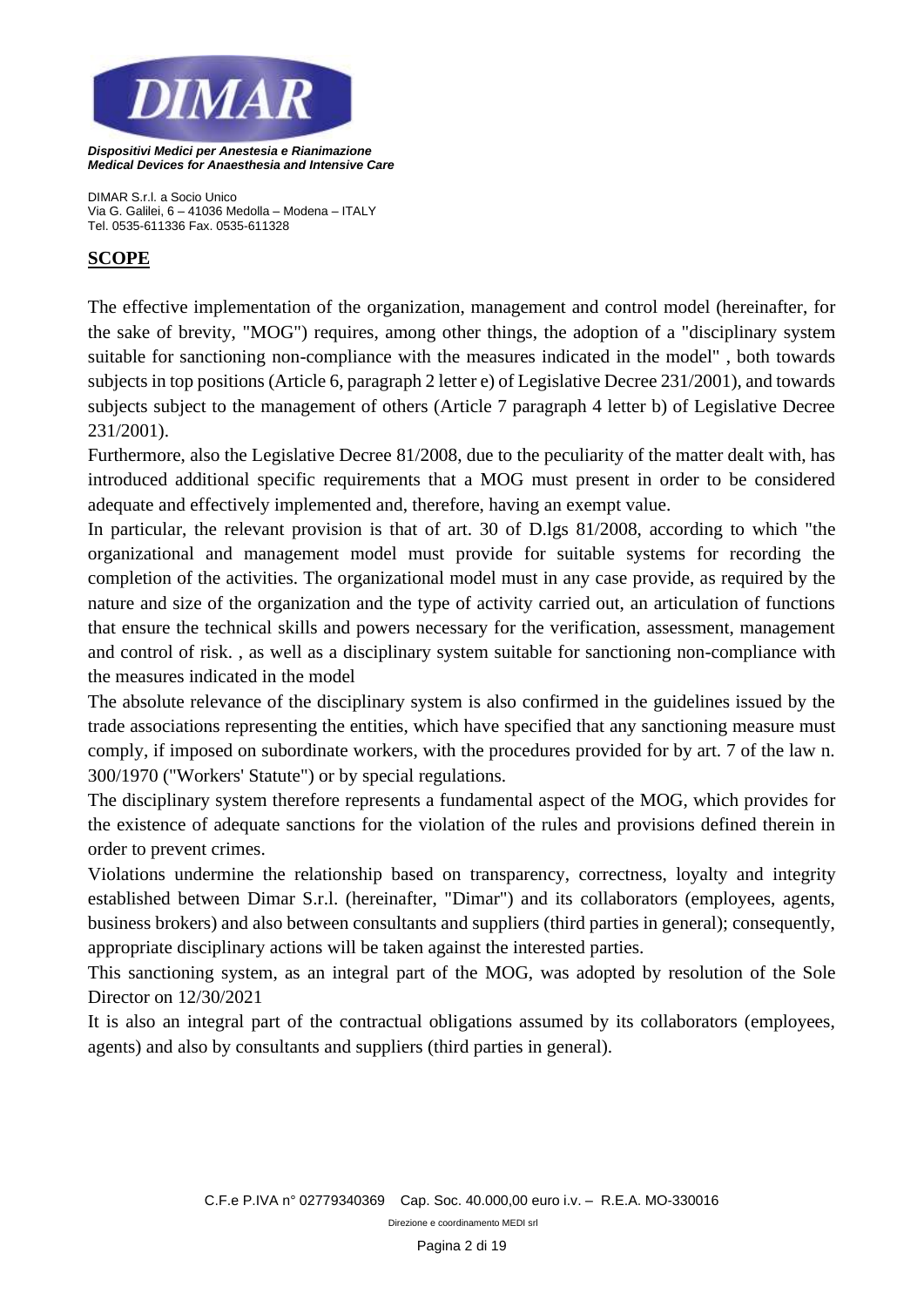

*DIMAR S.r.l. a Socio Unico Via G. Galilei, 6 – 41036 Medolla – Modena – ITALY Tel. 0535-611336 Fax. 0535-611328*

It is useful to underline that the application of the envisaged sanctions is independent and completely independent from the conduct and outcome of any criminal proceedings that may be initiated by the competent judicial authority, as the rules of conduct imposed by the Model are adopted by the Company in full autonomy and regardless of the offense that any behavior may cause.

Indeed, a model can be said to be implemented effectively only when it activates the disciplinary system to counteract behavior that is prodromal to the crime.

The provisions contained in this sanctioning system do not preclude the right of the recipients to exercise all rights, including those of dispute or opposition against the disciplinary measure or the establishment of an Arbitration Board, recognized to them by law and regulation, as well as by bargaining, including collective bargaining, and / or company regulations.

The sanctioning system is subject to constant verification and evaluation by the OdV, the body responsible for supervising this system.

#### **THE PRINCIPLES OF THE PENALTY SYSTEM**

The principles on which this sanctioning system is based are:

- Legality: art. 6 paragraph 2 lett. e) of Legislative Decree 231/2001 requires the MOG to introduce a disciplinary system suitable for sanctioning non-compliance with the measures indicated in the Model itself.

It is therefore the responsibility of the organization:

o Prepare in advance a set of rules of conduct and procedures for implementing the Model;

o Specify sufficiently the disciplinary cases and related sanctions; in fact, pursuant to the combined provisions of articles 6 paragraph 2 lett. e) and 7 paragraph 4 letter b) of Legislative Decree 231/2001, the sanctions provided for in this System apply only to disciplinary offenses deriving from the violation of the Model and / or the Code of Ethics within the limits and according to what is established therein.

- Complementarity: the sanctioning system envisaged by the MOG is complementary, and not alternative, to the disciplinary system established by the National Collective Labor Agreement (hereinafter the "CCNL") in force and applicable to the various categories of subjects in force in the company; pursuant to art. 2106 of the Italian Civil Code, this sanctioning system integrates, to the extent not provided for and limited to the cases contemplated herein, the CCNL for the category referring to employees, the Statute and / or internal Regulations, without prejudice to the application of the same for the hypotheses outlined therein.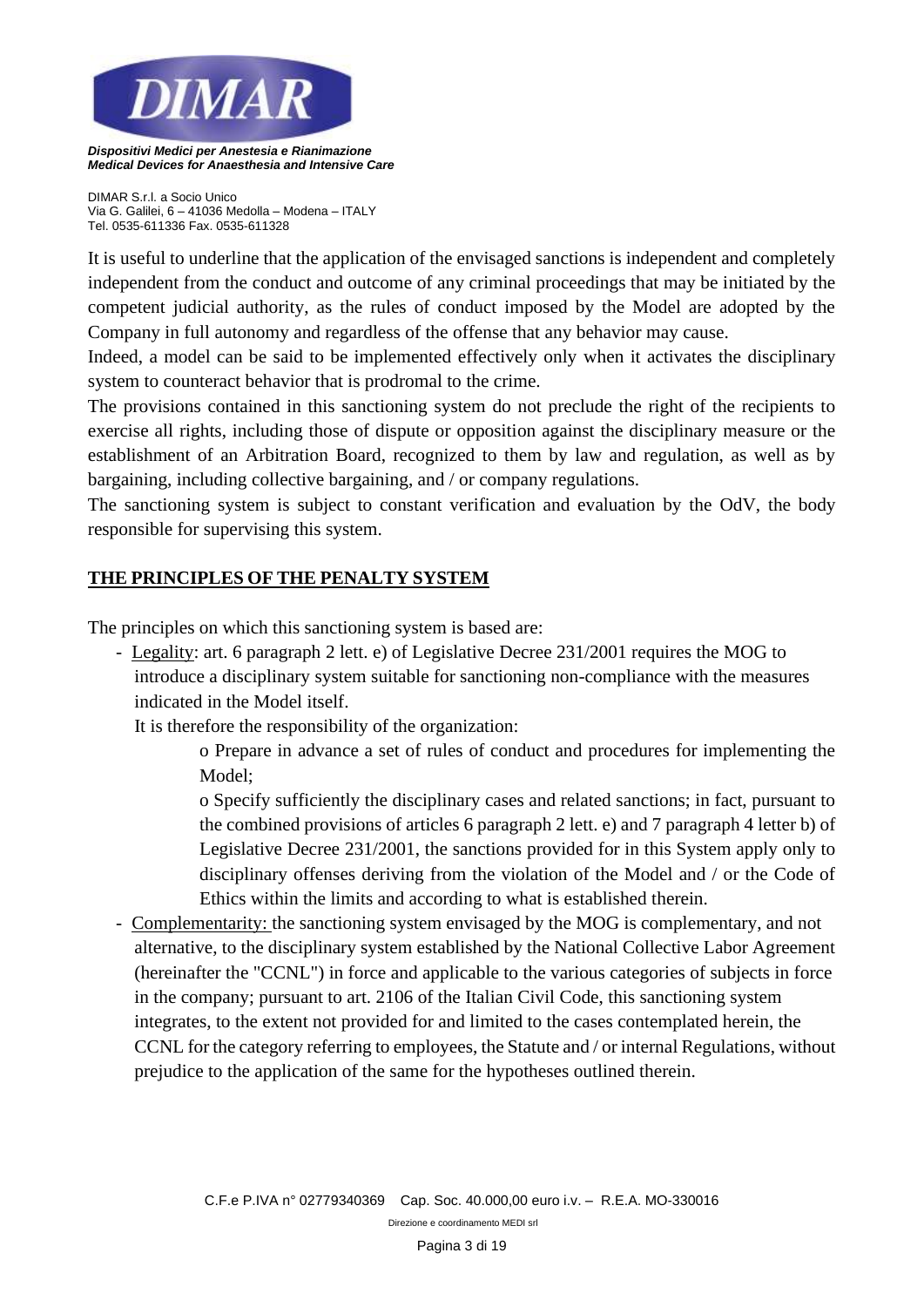

*DIMAR S.r.l. a Socio Unico Via G. Galilei, 6 – 41036 Medolla – Modena – ITALY Tel. 0535-611336 Fax. 0535-611328*

> For anything not provided for in this sanctioning system, the laws and regulations will apply, as well as the provisions of collective bargaining, where applicable..

- Advertising: maximum and adequate publicity through, first of all, publication on the company website, as well as in a place accessible to all workers (Article 7 paragraph 1 of the Workers' Statute), as well as with delivery to individual workers and availability on the company intranet; the sanctioning system is also the subject of information and / or training for employees, employees, interns, trainees and members of the corporate bodies through targeted sessions. It is the responsibility of the company to inform all recipients of this penalty system through internal communication - of the approval of the same and of the possibilities of view it.

Any changes or additions to this document are made by means of resolution adopted by the Sole Director, also on the proposal of the OdV

- Contradictory: the adversarial guarantee is satisfied, as well as with prior publicity of the MOG, with the prior written complaint in a specific, immediate and immutable manner by the charges (Article 7 paragraph 2 of the Workers' Statute); the worker must be granted the possibility of providing justifications in defense of his behavior.
- Graduality: disciplinary sanctions have been drawn up and will be applied according to the seriousness of the infringement, taking into account all the circumstances, objective and subjective aggravating and non-aggravating, which characterized the contested conduct and the intensity of the damage to the protected company property; they will therefore be applied in relation to: a) the intentionality of the behavior (in the case of willful misconduct) or the degree of negligence, imprudence or inexperience with regard to the predictability of the event (in case of fault); b) the relevance of the obligations violated; c) the overall behavior of the worker, with particular regard to the existence or otherwise of previous disciplinary measures of the same, within the limits permitted by law; d) the level of hierarchical and / or technical responsibility of the persons involved in the facts constituting the breach; e) the actual or potential consequences for the Company; f) other particular circumstances accompanying the disciplinary violation; g) the actual commission of an intentional or negligent offense as a consequence of the violation of a protocol.

For the purposes of any aggravation (or mitigation) of the sanction, the following elements are also considered: a) aggravating (or mitigating) circumstances, with particular regard to professionalism, previous work performance, previous disciplinary committed the fact; b) behavior immediately following the fact, with particular reference to any active repentance; c) possible commission of multiple violations in the context of the same conduct, in which case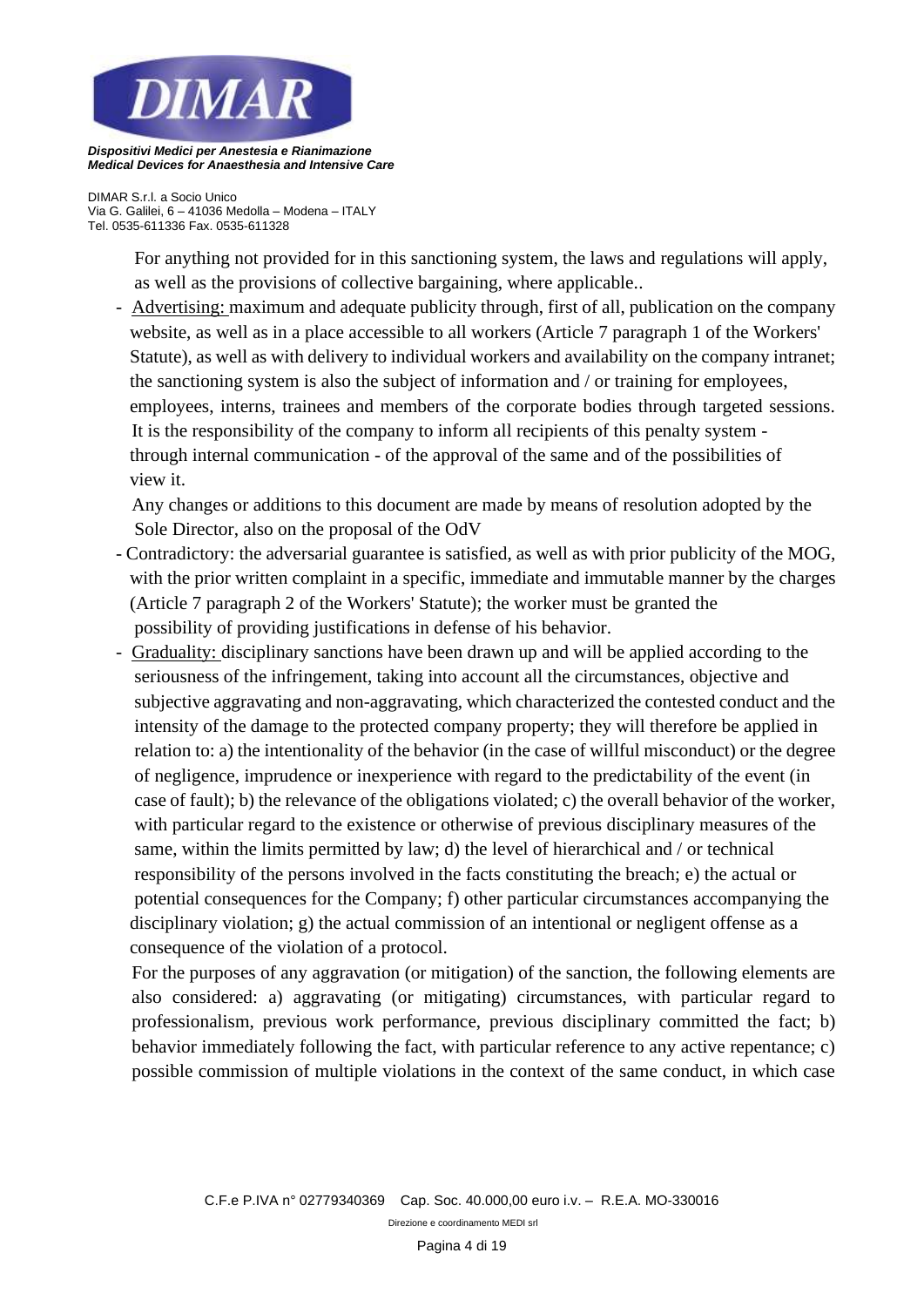

*DIMAR S.r.l. a Socio Unico Via G. Galilei, 6 – 41036 Medolla – Modena – ITALY Tel. 0535-611336 Fax. 0535-611328*

> the sanction provided for the most serious violation will be applied; d) eventual concurrence of more than one subject to the commission of the violation; e) possible recidivism of its author

- − Typical: the contested conduct must be expressly provided for. There must be correspondence between the disputed charge and the charge underlying the disciplinary sanction;
- − Timeliness: the disciplinary procedure and the possible imposition of the sanction must take place within a reasonable and certain time from the opening of the procedure itself (Article 7, paragraph 8, of the Workers' Statute);
- − Relevance of the attempted violation: in order to make the disciplinary system suitable and therefore effective, the punishment will also be assessed for the mere conduct that puts at risk the rules, prohibitions and procedures provided for by the model or even only the preliminary acts aimed at their violations.

#### **RECIPIENTS OF THE DISCIPLINARY MEASURES**

The recipients of this sanction system are all those who, in the context of the various roles of responsibility identified, work on behalf of Dimar and precisely:

- Employees (supervisors and workers), coordinated non-occasional collaborators and working partners (workers, employees, managers, managers), employees to whom they have been assigned, or who in any case perform specific functions and / or tasks in the field of health and safety on the work (person in charge of the Prevention and Protection Service, first aid workers, fire protection officers, workers' safety representatives;
- Sole Director (including the Employer);
- Members;
- Supervisory Body;
- Third parties in general (all those who have a non-subordinate employment relationship with Dimar - project collaborators, consultants, temporary workers -, agents, business brokers and all those who act in the name and on behalf of the Company, subjects who are assigned, or who in any case carry out, specific tasks in the field of SSL- competent doctors and, if external to the company, the managers and employees of the prevention and protection service -, contractors and suppliers).

The procedure for the imposition of the sanctions referred to in this sanctioning system takes into account the particularities deriving from the legal status of the person against whom it is proceeding. In any case, the OdV must be involved in the disciplinary procedure, as indicated below.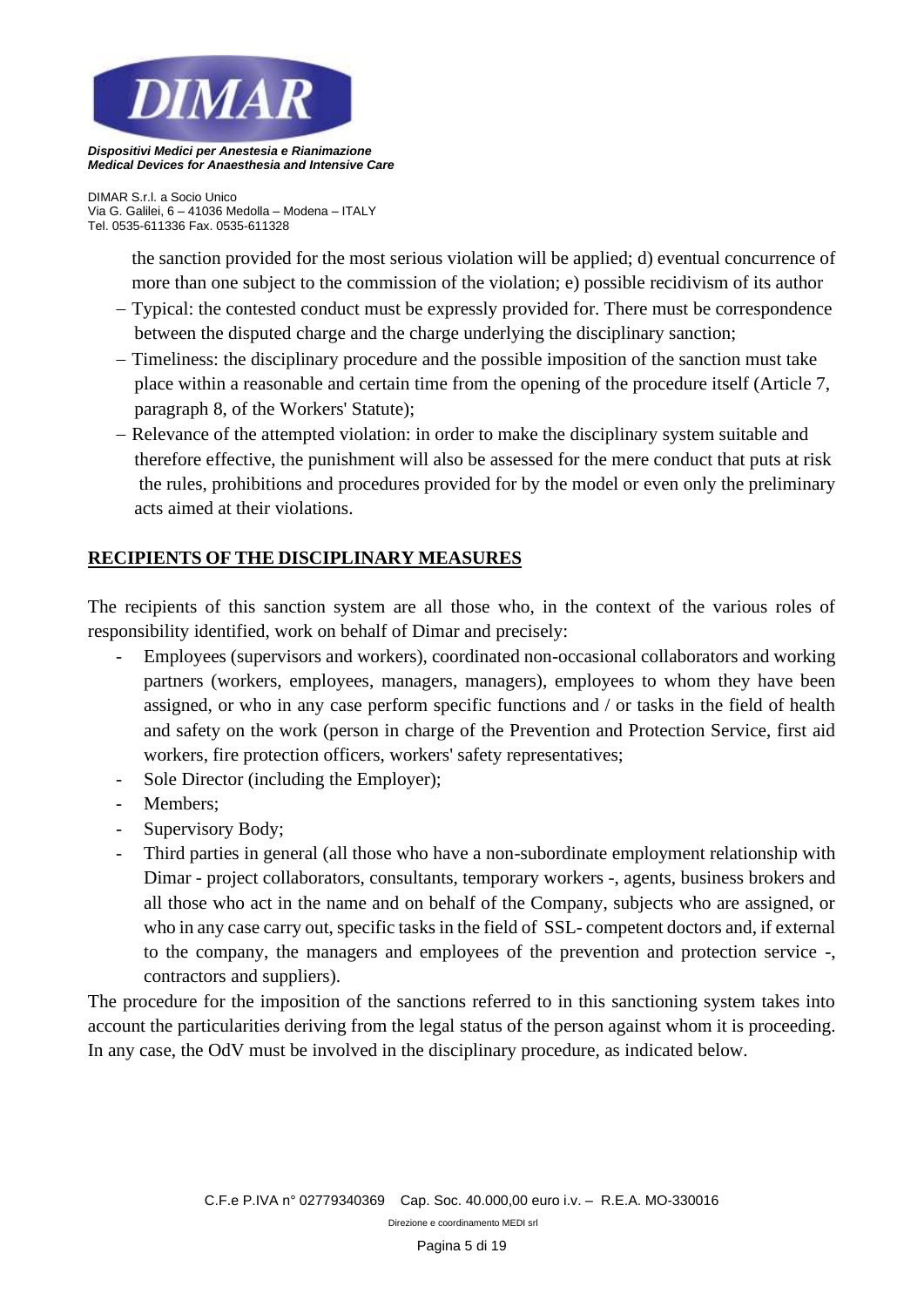

*DIMAR S.r.l. a Socio Unico Via G. Galilei, 6 – 41036 Medolla – Modena – ITALY Tel. 0535-611336 Fax. 0535-611328*

## **CRITERIA FOR AWARDING SANCTIONS**

Dimar has defined suitable methods for selecting, monitoring and, where appropriate, sanctioning its collaborators (employees, agents, business brokers) and also consultants and suppliers (third parties in general) having contractual relationships with the Company itself, providing , in the individual contracts, specific application clauses with reference to the requisites and behaviors required and the penalties envisaged for non-compliance.

- The type and extent of the sanctions applicable to individual cases of disciplinary offense are variable in relation to the severity of the shortcomings and based on the following general criteria:
- The timing and concrete methods of carrying out the infringement;
- Conduct of the subject (recipient of the disciplinary measure): malice (intentionality of the behavior) or fault (negligence, imprudence, inexperience);
- Level of responsibility / hierarchical, functional and / or technical position;
- Role and duties assigned to the employee / agent;
- Presence of mitigating or aggravating circumstances: in particular in the case of the existence or otherwise of previous disciplinary measures;
- Any hypothesis of sharing responsibility with other subjects who have contributed to determining the offense;
- Overall conduct of the subject (for example: any precedents), or the existence of extenuating circumstances (as well as aggravating ones), taking due account of professionalism and his / her working past;
- Relevance of the violation of rules or regulations;
- Type of consequences (for example: economic and / or corporate image damage, physical and health damage to people, environmental damage, etc.).

In defining the type and extent of the sanctions Dimar took into account the provisions of the CCNL applied and the statute of workers referred to in law no. 300/1970 and subsequent amendments The sanctions, of a disciplinary and contractual nature, which will be imposed even in the event of violation of the internal procedures indicated or referred to in the Model and the provisions of the Code of Ethics, will be commensurate with the level of responsibility and autonomy of the employee, or with the role and intensity of the fiduciary bond connected to the assignment given to the Sole Director, the shareholders, consultants and partners.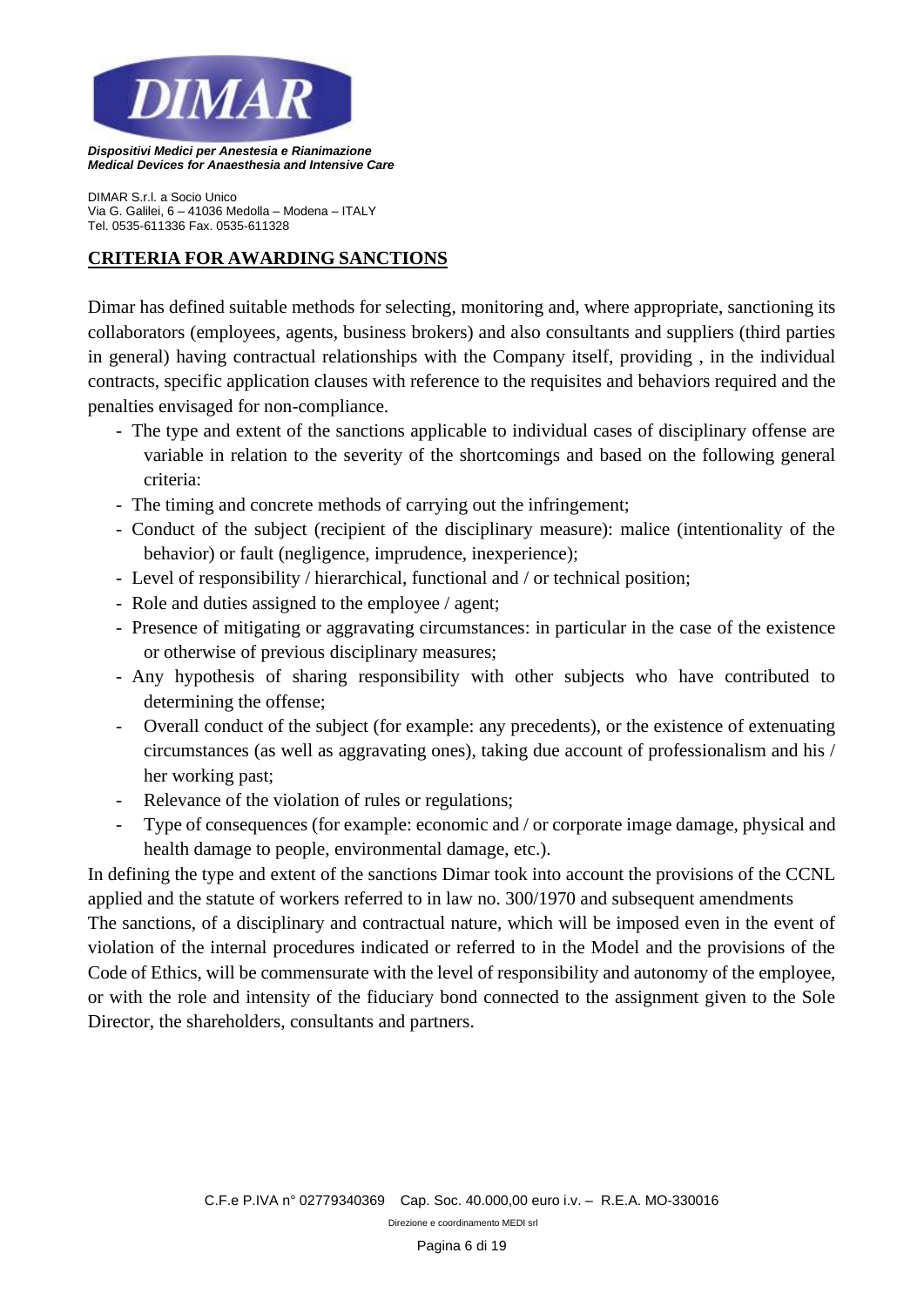

*DIMAR S.r.l. a Socio Unico Via G. Galilei, 6 – 41036 Medolla – Modena – ITALY Tel. 0535-611336 Fax. 0535-611328*

In any case, the application of the sanctions indicated below does not affect Dimar's right to take action against the responsible party in order to obtain compensation for all damages suffered due to or as a result of the ascertained conduct.

#### **ACCESSORY MEASURES TO THE SANCTIONS**

Given that each person involved in sanctions, according to the criteria described above, will be given the possibility, as provided for by the regulations of labor law and by the legal and legislative system in general, to be able to understand the reason for the sanction and to adapt / justify themselves, the sanction system will also include so-called "accessory" measures to the sanctions, or information, education and training activities for employees who, by repeatedly violating the provisions of the MOG or the Code of Ethics, demonstrate that they have not fully understood the importance that each employee / collaborator must direct their behavior and carry out their professional activity according to a constant and strict observance of the principles and values contained in the Code of Ethics and in the MOG of Dimar.

The need for ancillary measures will be established by the Sole Administrator / Employer, directly or upon possible notification from the OdV.

#### **THE RELEVANT CONDUCT**

In compliance with the provisions of collective bargaining, all behaviors, whether commissive or omissive (including negligent) that are capable of damaging its effectiveness as a tool for preventing the risk of committing crimes relevant for the purposes of the Legislative Decree, constitute violations of the Model. D.lgs 231/2001.

The following behaviors constitute a violation of this Model:

- The violations, by the Recipients, of internal procedures provided for by this Model or referred to by it or the adoption, in carrying out activities related to the Risk Areas, of conduct that does not comply with the provisions of the Model, whether expose the company to an objective situation of risk of committing one of the crimes contemplated by D.lgs 231/01;
- The adoption of behaviors that do not comply with the provisions of this Model and are uniquely aimed at the commission of one or more crimes;
- The adoption of behaviors in violation of the provisions of this Model, such as to determine the concrete and / or potential application by the company of the sanctions provided D.lgs no. 31/2001;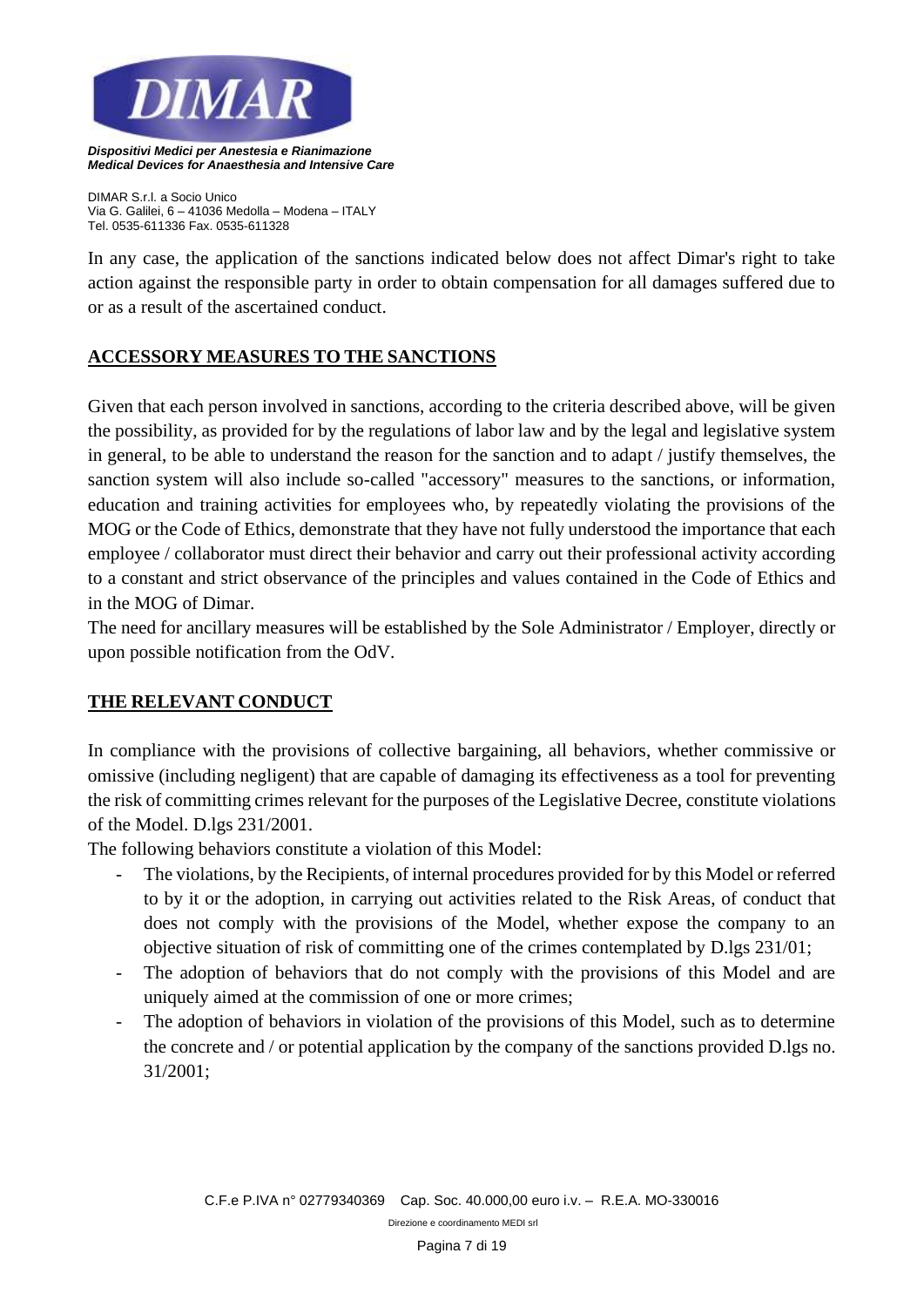

*DIMAR S.r.l. a Socio Unico Via G. Galilei, 6 – 41036 Medolla – Modena – ITALY Tel. 0535-611336 Fax. 0535-611328*

Failure to comply with the information flows to the OdV by all recipients of the Model.

The following constitute a violation of the Code of Ethics:

The implementation of actions or behaviors that do not comply with the principles contained or referred to in the Code of Ethics, or the omission of actions or behaviors prescribed or referred to in the Code of Ethics, in carrying out activities related to the Risk Areas;

Any violation of the aforementioned principles, measures and procedures represents, if ascertained:

- In the case of employees, a breach of contract in relation to the obligations deriving from the employment relationship pursuant to art. 2104 and 2106 of the Italian Civil Code;
- In the case of directors, failure to comply with the duties imposed on them by law and by the articles of association pursuant to art. 2392 of the Italian Civil Code

# **MEASURES AGAINST EMPLOYEES OR EQUIPPERS**

The employees of the Company will be subject to the measures - in compliance with the procedures provided for in Article 7 of the Law of 30 May 1970, no. 300 (Statute of Workers) and any applicable special regulations - provided for by the sanctioning apparatus referred to in the CCNL applicable to them, and more precisely:

- Reproach inflicted verbally;
- Reprimand inflicted in writing;
- Fine to the extent provided for in the collective bargaining applicable to the specific case;
- Suspension from salary and service within the limits set by the collective bargaining applicable to the specific case;
- Dismissal with notice:
- Dismissal without notice.

# **DISCIPLINARY SYSTEM APPLIED TO EMPLOYEES OR EQUIPPERS**

The disciplinary power of each employer is based on the civil code and precisely in art. 2106, where it is established that the violation by the worker of the obligations of diligence (Article 2104 of the Italian Civil Code) and fidelity (Article 2105 of the Italian Civil Code) provided for by the disciplinary code can be sanctioned by the employer through the application of sanctions disciplinary measures proportionate to the gravity of the infringement.

Disciplinary power is regulated primarily by art. 7 of the law n. 300/1970 (Workers' Statute), supplemented by the specific provisions of the individual CCNL.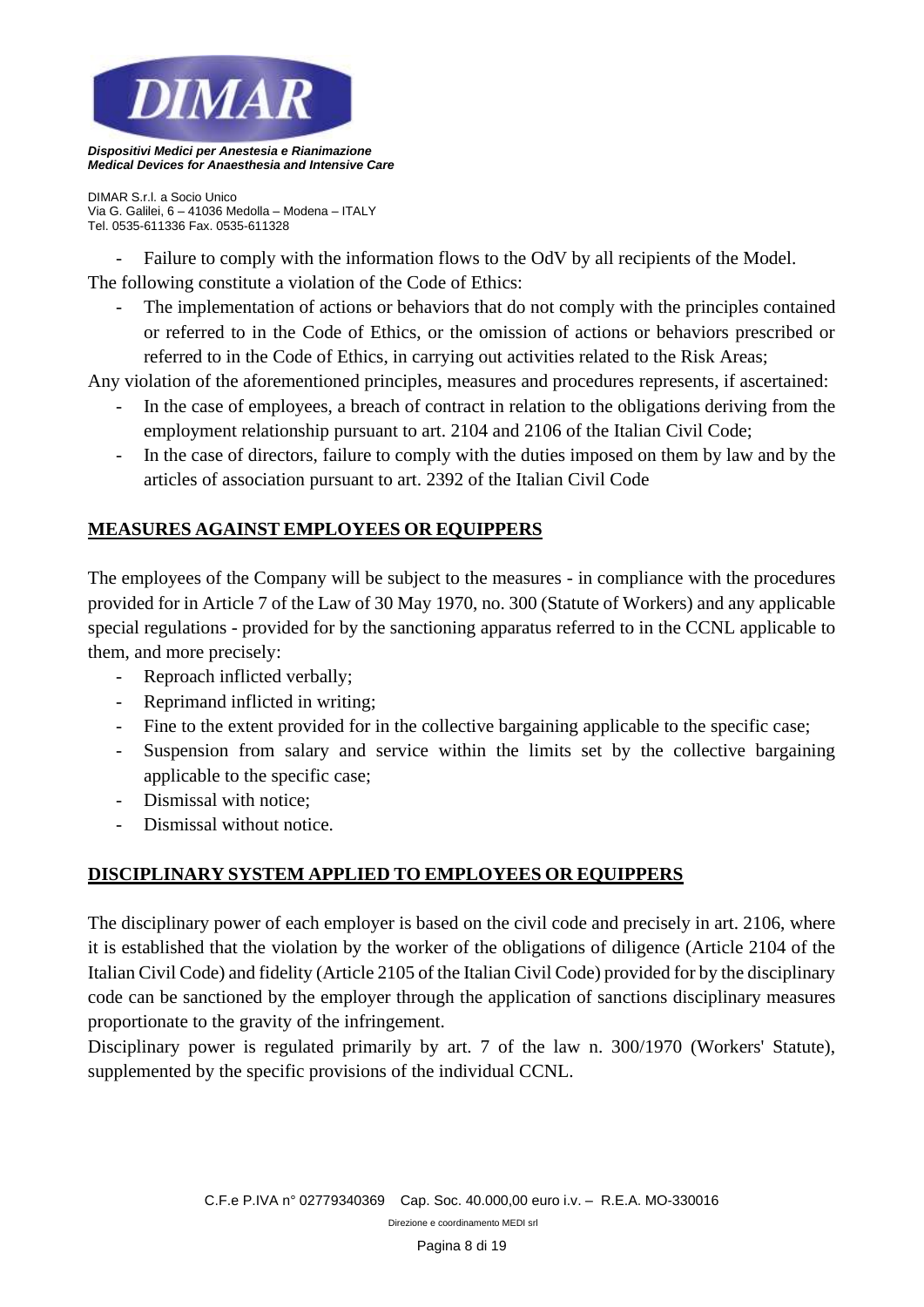

*DIMAR S.r.l. a Socio Unico Via G. Galilei, 6 – 41036 Medolla – Modena – ITALY Tel. 0535-611336 Fax. 0535-611328*

The law affirms the important principle that before the application of any disciplinary sanction the right of defense must be guaranteed to the worker through a real adversarial procedure, thus invalidating the entire disciplinary procedure in the event of non-compliance with the form and methods. provided for by art. 7 of the law n. 300/1970.

Even in the case of disciplinary procedures for violations of the Model, the Code of Ethics or the provisions of the Supervisory Body by subordinate personnel, the regulatory provisions and procedures referred to in Law no. 300/1970, as well as any additional regulations indicated in the National Collective Labor Agreement applied to the Entity.

By way of example, among the sanctions applied to employees or equivalent it can be established that:

- The employee or equivalent is subject to a verbally reprimand if:
	- o Slightly violates the provisions of the procedures provided for by Model 231/2001 or in the Code of Ethics.
- The employee or equivalent is subject to a written reprimand if:
	- o Is a repeat offender of the non-compliance provided for in the previous point;
	- o Tolerates or fails to report minor irregularities committed by other members of the staff (in the case of supervisors).
- An employee or equivalent who:
	- o Be responsible for any deficiencies that can be punished with the reprimand inflicted in writing but which, due to specific consequences or recidivism, are of greater gravity (repeated violation of the internal procedures provided for by Model 231/01 or by the Code of Ethics with consequent damage to the company);
	- o Tolerates or fails to report minor irregularities committed by other members of the staff (in the case of supervisors);
	- o Tolerates or fails to repeatedly report minor irregularities committed by other members of the staff (in the case of supervisors).

- An employee or equivalent who:

- o Does not comply with the internal procedures indicated in the Model or in the Code of Ethics, or is negligent with respect to the requirements of the Model or the Code of Ethics, thus causing damage to the company or exposing it to an objective situation of danger or such as to determine for it some negative consequences;
- o Omits to report or tolerate serious irregularities committed by other members of staff that are such as to cause damage to the company or to expose it to an objective situation of danger or such as to cause negative consequences for it.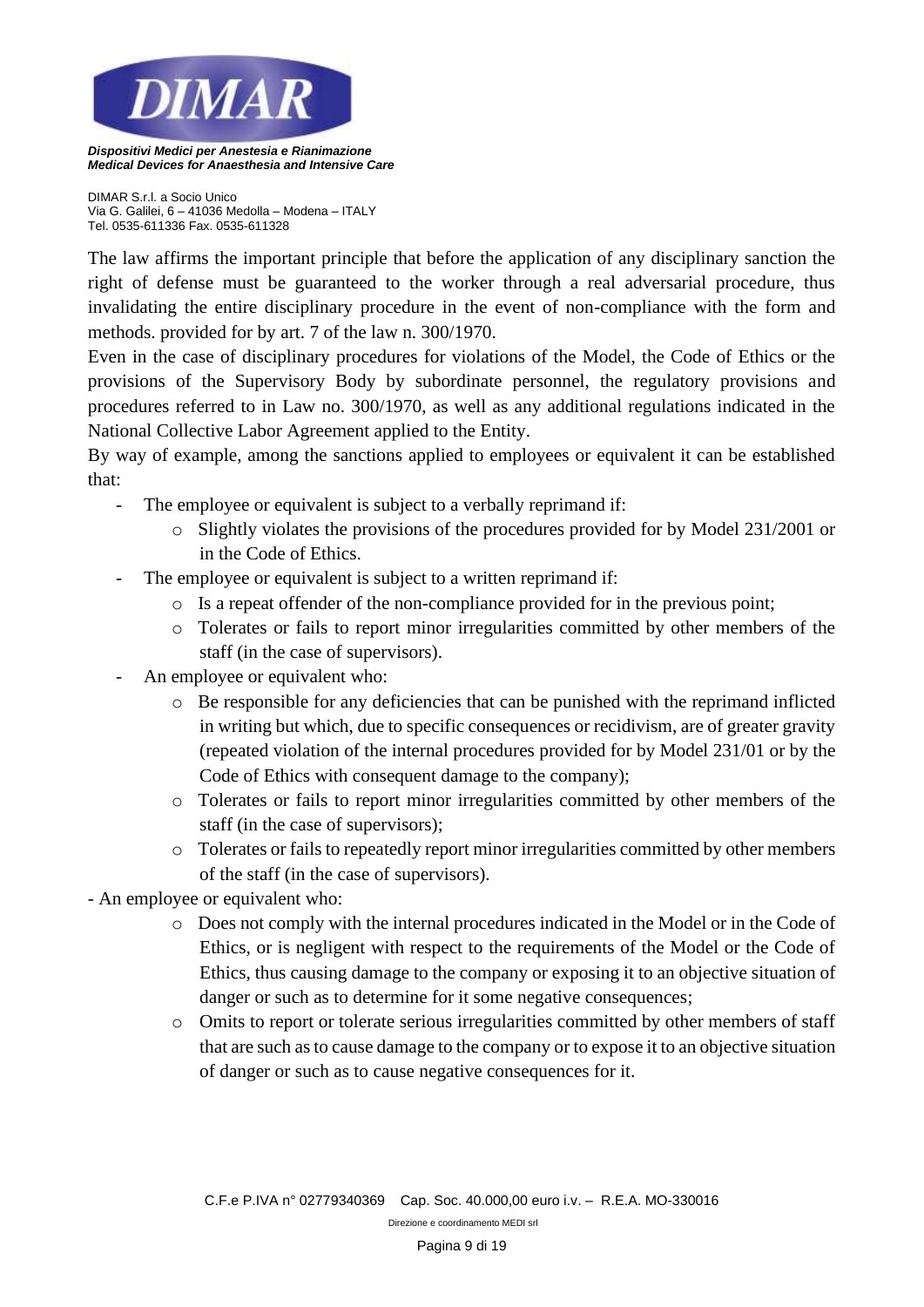

*DIMAR S.r.l. a Socio Unico Via G. Galilei, 6 – 41036 Medolla – Modena – ITALY Tel. 0535-611336 Fax. 0535-611328*

- Incurs the measure of dismissal with notice to an employee or equivalent who:

o Violates one or more provisions of the Model by conduct such as to lead to a possible application of the sanctions envisaged by D.lgs 231/2001 against the Company;

o It defaults on contractual obligations of the employee or for reasons inherent to the production activity, the organization of work and the regular functioning of it

- The employee or equivalent who:

o Adopts a behavior in clear violation of the provisions of Model 231/2001 unequivocally aimed at committing a crime envisaged by D.lgs 231/2001, such as to lead to the concrete application by the company of the sanctions provided for by D.lgs 231 / 2001, referable to deficiencies of such seriousness as to make the trust on which the employment relationship is based and not to allow the continuation, not even temporarily, of the relationship itself.

In cases where the timing of the disciplinary procedure is incompatible with the presence of the person who presumably committed the infringement in the company, by virtue of the gravity of the facts themselves (which, if confirmed, would jeopardize the continuation of the employment relationship), the holder of disciplinary power can suspend the worker as a precaution.

This suspension therefore precedes the possible application of the sanction and cannot also be considered a sanction, so much so that normally such periods are regularly paid.

#### **MEASURES AGAINST DIRECTORS**

The disciplinary regulations on administrative and criminal liability of the Entity provide that, in addition to employees, also other senior figures, required to comply with the rules of the model, may be subject to disciplinary sanctions.

If one of the violations highlighted here is ascertained by an administrator, the following sanctions will be applied:

- Reprimand inflicted in writing;
- Be wary of timely compliance with the model;
- Reduction of emoluments or of the expected consideration, up to the extent of 50%;
- Revocation from the assignment pursuant to Article 2383 of the Italian Civil Code

The application of the aforementioned disciplinary sanctions does not exclude the Company's right to promote pursuant to art. 2393 of the Italian Civil Code liability action.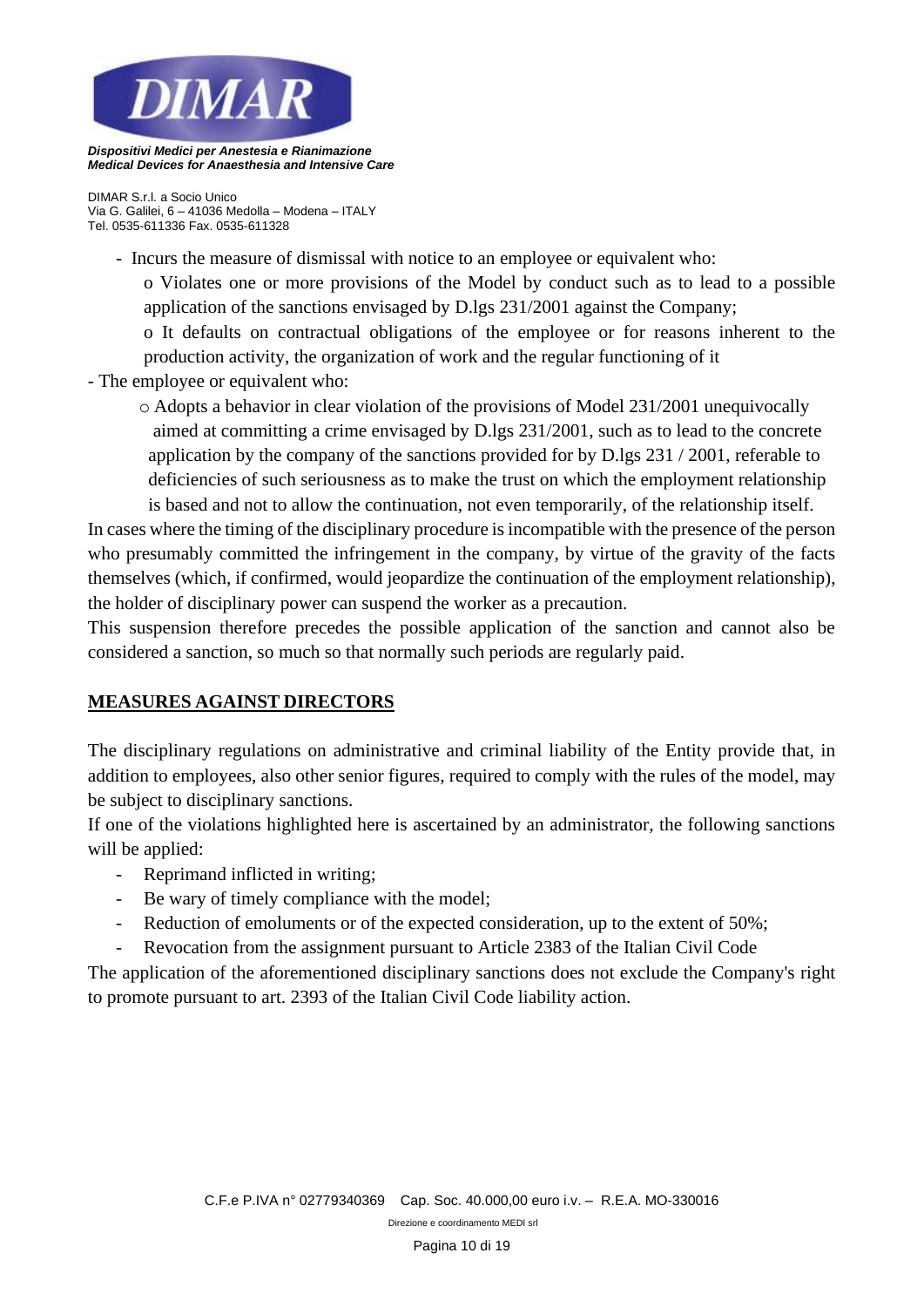

*DIMAR S.r.l. a Socio Unico Via G. Galilei, 6 – 41036 Medolla – Modena – ITALY Tel. 0535-611336 Fax. 0535-611328*

#### **DISCIPLINARY SYSTEM APPLIED TO DIRECTORS**

The disciplinary procedure applied to directors must also provide for:

- Knowledge of the disciplinary regulations on the part of the interested parties;
- Specificity of the dispute;
- Proportionality of the sanction;
- Communication of the sanction.

By way of example, among the sanctions applied to directors it can be established that:

- A written reprimand is given to a director who
	- o Non-serious breach of one or more rules of conduct or procedure laid down in the MOG or the Code of Ethics.
- A director who: o Violates one or more of the rules of conduct or procedures laid down in the MOG or the Code of Ethics:
	- o Violates company procedures and/or adopts behaviour that is not consistent with the Model or the Ethical Code, performing acts that cause or may cause damage to the company, exposing it to an objective situation of danger concerning the integrity of its assets.
- A director shall be liable to a reduction of up to 50% of the emoluments or remuneration provided for if he/she
	- o Adopts, in the performance of activities in the areas at risk, a conduct which does not comply with the provisions and procedures contained or referred to in the Model or in the Code of Ethics and is unequivocally aimed at committing an offence sanctioned under D.lgs no. 231 of 2001.
- A director who, pursuant to Article 2383 of the Italian Civil Code, is dismissed from office by the Shareholders' Meeting shall be liable to be removed from office if:
	- o Adopts, in the performance of the activities in the areas at risk, a conduct which is clearly in breach of the prescriptions or provisions contained or referred to in the Model or in the Code of Ethics and such as to determine the risk of concrete application against the Company of sanctions provided for by D.lgs no. 231 of 2001.

If the director has a power of attorney with the power to represent the Company externally, the imposition of the disciplinary sanction also entails the automatic revocation of the power of attorney. The director who, in the performance of activities in the areas at risk, adopts a conduct that does not comply with the requirements and procedures laid down or referred to in the Model or in the Code of Ethics, which can lead to an objective risk of committing one of the offences covered by D.lgs no.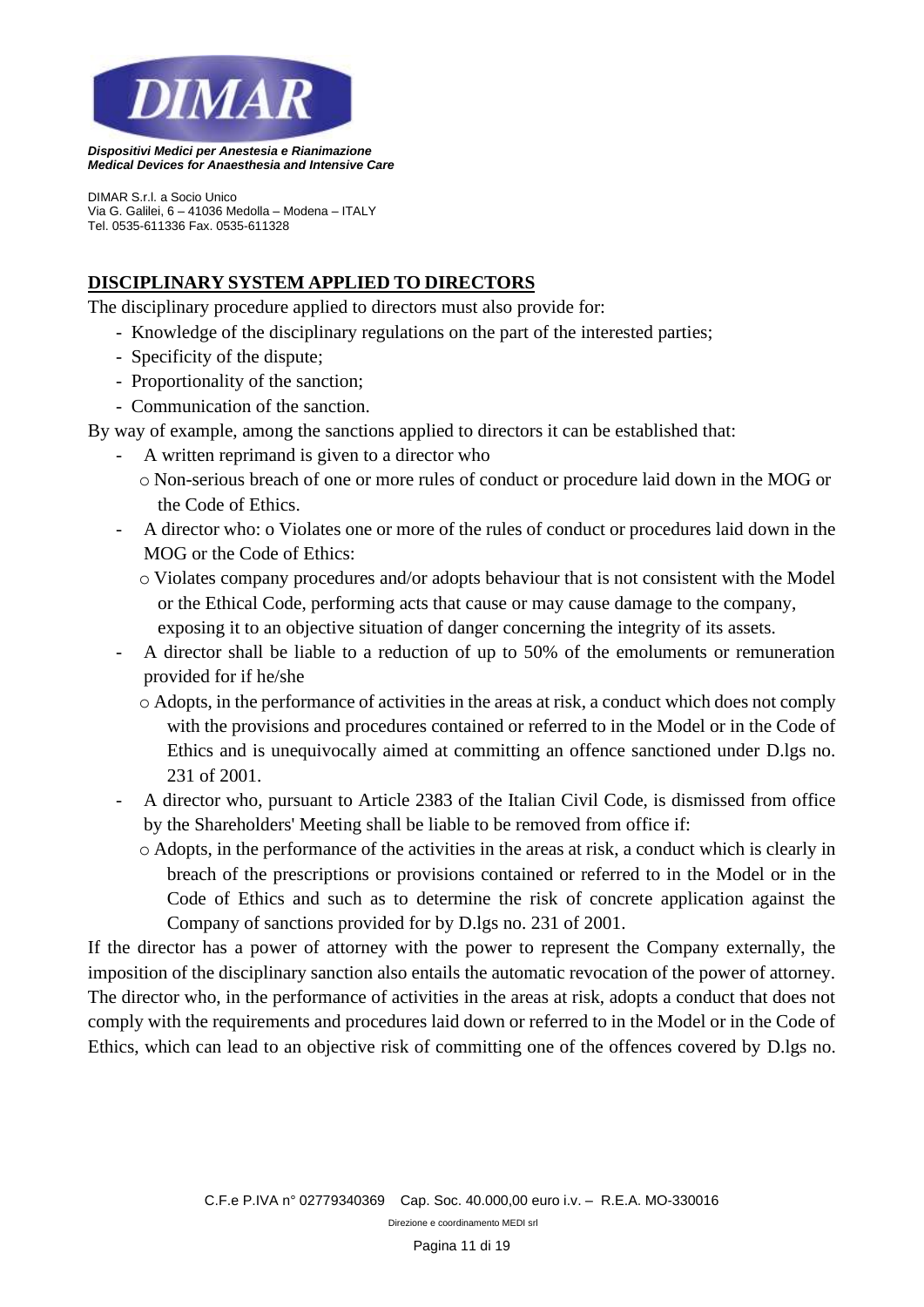

*DIMAR S.r.l. a Socio Unico Via G. Galilei, 6 – 41036 Medolla – Modena – ITALY Tel. 0535-611336 Fax. 0535-611328*

231 of 2001, may be temporarily removed from office, with maintenance of the salary, until the end of the objective risk situation.

## **DISCIPLINARY SYSTEM APPLIED TO SHAREHOLDERS**

In the event of serious breaches of the obligations deriving from the law or from the contract with relevance for the purposes of D.lgs no. 231 of 2001 or the prescriptions and principles established in the Code of Ethics by a Shareholder, the OdV informs the Sole Director so that the same can arrange for the possible adoption, towards the Shareholder, of the exclusion of the same according to the provisions of the 'Article 2286 of the Italian Civil Code

#### **MEASURES TOWARDS MEMBERS OF THE SUPERVISORY BODY**

If one of the violations highlighted here is ascertained by a member of the Supervisory Body, the following sanctions will be applied:

- Be wary of timely compliance with the Model;
- Reduction of emoluments or of the expected consideration, up to the extent of 50%;
- Revocation of the assignment.

# **DISCIPLINARY SYSTEM APPLIED TO THE MEMBERS OF THE SUPERVISORY BODY**

All members of the Supervisory Body are jointly and severally liable to the Company for damages resulting from the non-compliance with the duties of diligence in the performance of their duties and the legal obligations imposed for the performance of the assignment.

By way of example, among the sanctions applied to the members of the Supervisory Body it can be established that:

- The member of the Supervisory Body who:
	- o In violation of the Regulations, put in place acts that cause or may cause damage to the company, exposing it to an objective situation of danger regarding the integrity of the assets.
- The member of the Supervisory Body who:
	- o In violation of the Regulations, he puts in place acts that are univocally directed at the commission of a crime sanctioned pursuant to Legislative Decree no. 231 of 2001.
- A member of the Supervisory Body who: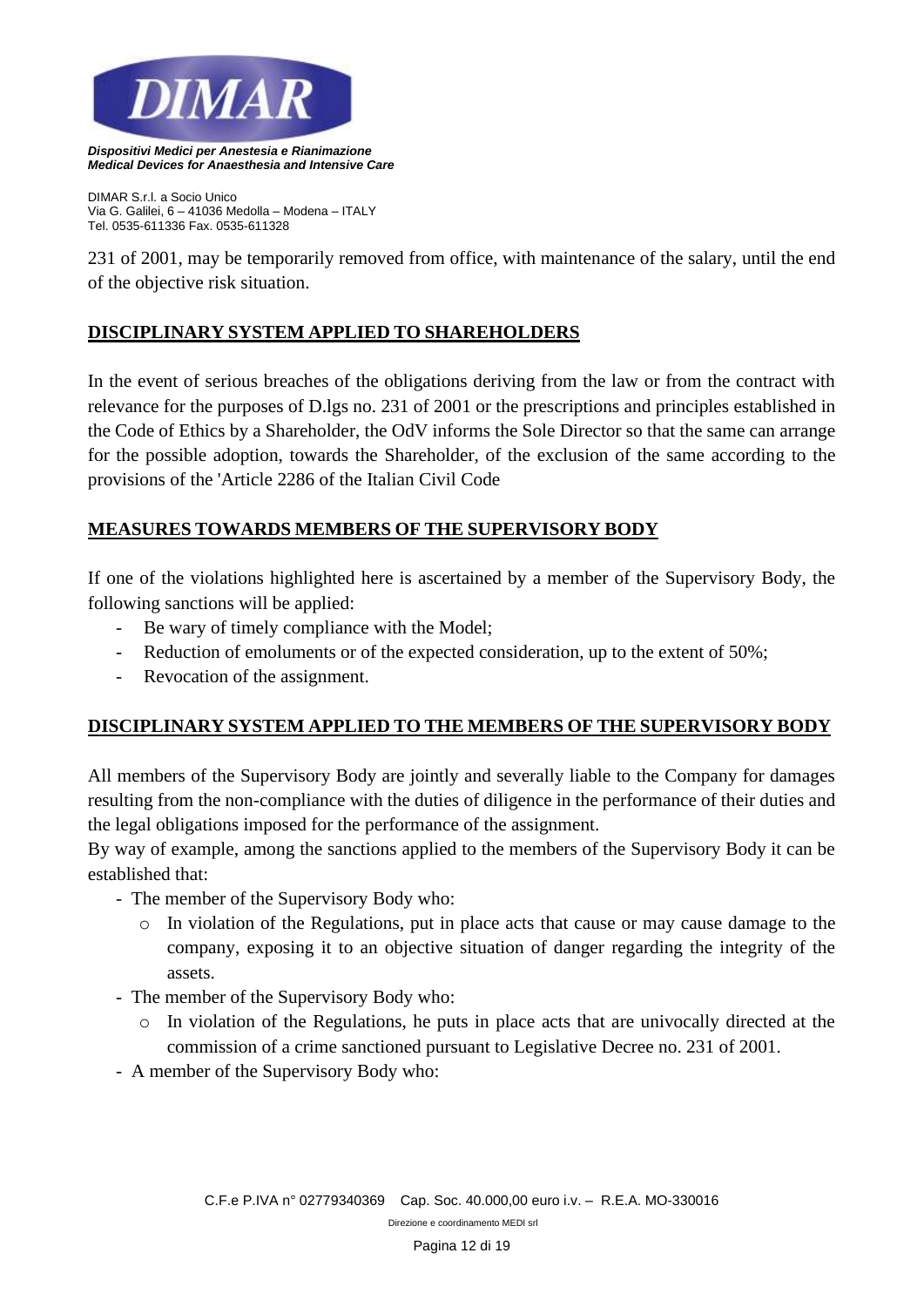

*DIMAR S.r.l. a Socio Unico Via G. Galilei, 6 – 41036 Medolla – Modena – ITALY Tel. 0535-611336 Fax. 0535-611328*

> o In violation of the Regulations, you adopt negligent behavior and / or inexperience that give rise to failure to check the implementation as well as the compliance and updating of the model, such as to determine the risk of concrete application by the Company of the measures provided D.lgs no. lgs. n. 231 of 2001.

The responsibility for the acts and omissions of the members of the Supervisory Body does not extend to that of them who, being free from fault, had their dissent recorded in the minutes and promptly notified the top management.

## **MEASURES AGAINST THIRD PARTIES**

If it is ascertained that one of the violations highlighted here has been committed by a third party recipient, the following sanctions will be applied:

- Be wary of timely compliance with the Model and / or the Code of Ethics; where the factual circumstances allow and recommend it, in order to re-establish the correctness of the factual situation and the contractual relationship, the warning will have as its object the application, at the sole expense of the third party, of all suitable measures to manage and resolve the violations found, under penalty of the application of the penalty indicated below or the immediate termination of the negotiation relationship with the Company, where negotiated;
- The application of a penalty on the agreed amount in favor of the third recipient, to the extent contractually provided for;
- Immediate termination of the contractual relationship with the Company.

In the event that such violations are committed by temporary workers or in the context of contracts for works or services, the sanctions will be applied, upon successful verification of the violations by the worker, against the supplier or the 'contractor.Dimar reserves the right to lodge a claim forcompensation, if such conduct results in concrete and material damage (in particular the application by the judge of the pecuniary or disqualifying measures provided for by D.lgs 231/2001) and image.

#### **DISCIPLINARY SYSTEM APPLIED TO THIRD PARTIES**

The inclusion of external collaborators and consultants in areas at risk of committing crimes pursuant to D.lgs 231/2001 also entails compliance with the rules and principles included in the Model and the Code of Ethics, and the consequent subject to disciplinary rules.

In advance, the entity must inform the person in question about the adoption of the Model and the Code of Ethics, as well as deliver a copy of the disciplinary regulation on administrative and criminal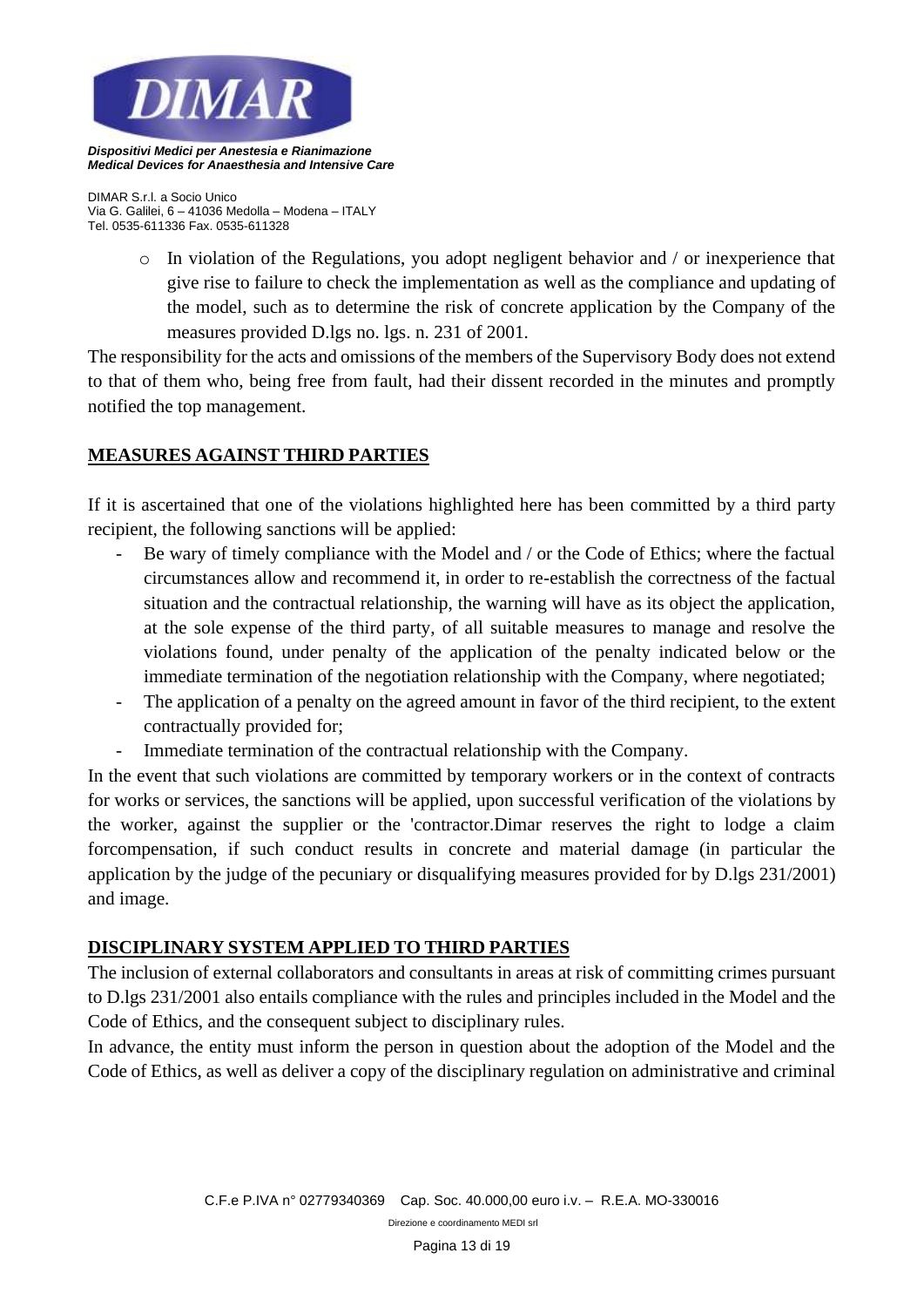

*DIMAR S.r.l. a Socio Unico Via G. Galilei, 6 – 41036 Medolla – Modena – ITALY Tel. 0535-611336 Fax. 0535-611328*

liability, thus allowing the effectiveness of advertising (demonstrated by the acceptance of specific contractual clauses).

Within the contracts stipulated with external collaborators, consultants and professionals, a specific clause is inserted which provides for the sanctioning of the behavior of the independent collaborator, parasubordinate and, in general, of any third party, in the event of conduct that does not comply with the provisions of the model. 231/2001 of Dimar such as to involve the risk of committing the offenses indicated in the relative decree.

In the event that the third recipient does not act in the name and on behalf of Dimar, the clause must include:

- The right to inspect the Model adopted by the other company by Dimar;
- The mutual commitment of each of the parties to respect their own Model or compliance program, sanctioning the related violations in compliance with the principle of graduality, in accordance with the above.

Dimar undertakes to make the related documentation available to these subjects, in order to allow for the punctual compliance with the principles and behaviors defined by the Model adopted.

#### **THE PROCEDURE FOR IMPOSING SANCTIONS**

This section indicates the procedures to be followed in the application of the sanctions resulting from the possible commission of violations of the MOG or the Code of Ethics by the recipients of the same. In particular, it is considered appropriate to outline the procedure for imposing sanctions with regard to each category of recipients, indicating for each:

- The stage of the notification of the violation to the interested party;
- The phase of determination and subsequent imposition of the sanction.

Without prejudice to the principle of disciplinary exercise by the Company, art. 6 of D.lgs no. 231/2001 and subsequent amendments provides for the OdV to supervise the functioning and observance of the Model, as well as autonomous powers of initiative and control.

In any case, the necessary involvement of the OdV in the procedure for ascertaining infringements and the subsequent imposition of the same in case of violations of the rules that make up the adopted Model is envisaged.

A disciplinary proceeding cannot be filed or a disciplinary sanction imposed for the above violations, without prior information and opinion of the OdV, even if the proposal to open the disciplinary procedure comes from the Body itself.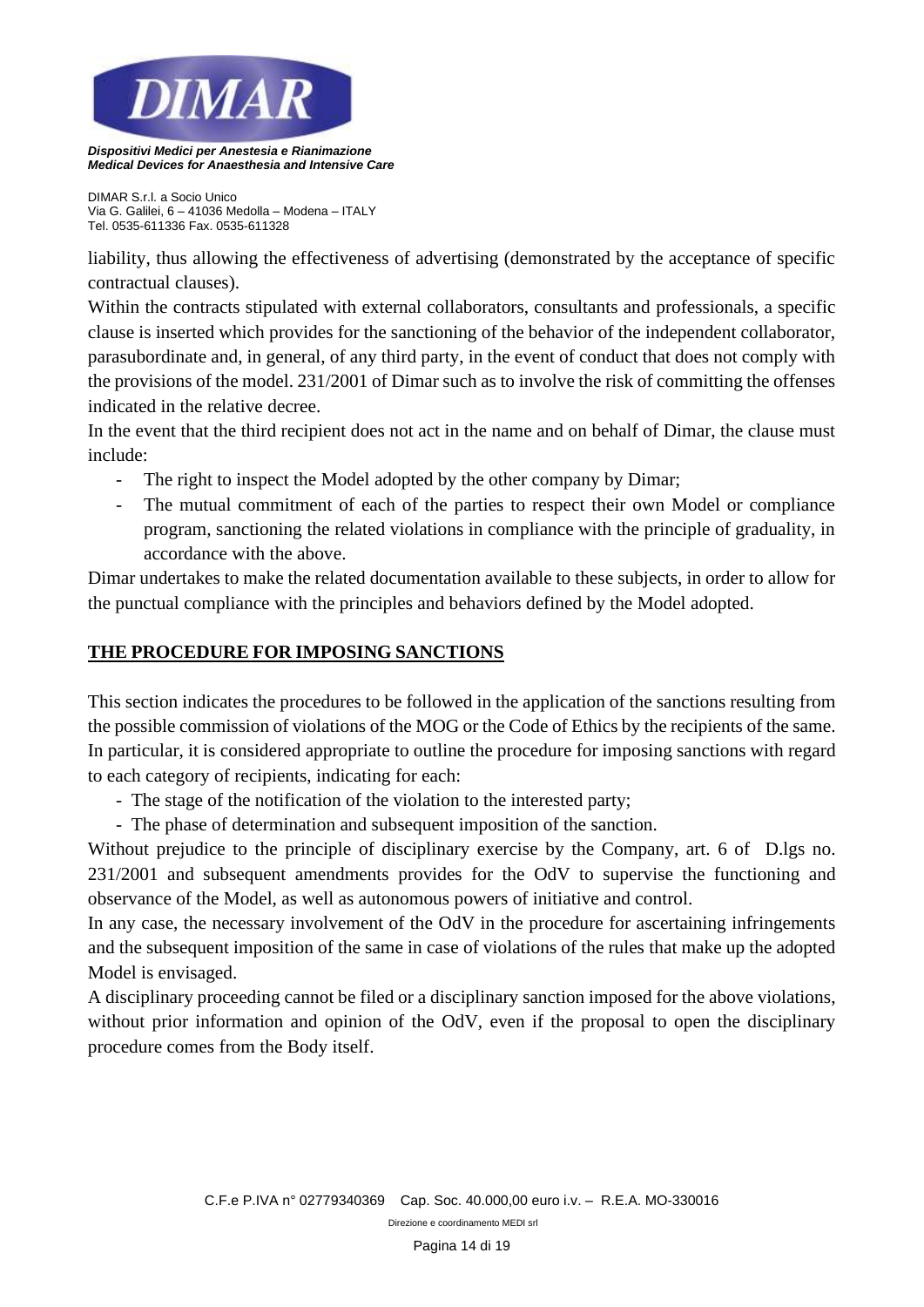

*DIMAR S.r.l. a Socio Unico Via G. Galilei, 6 – 41036 Medolla – Modena – ITALY Tel. 0535-611336 Fax. 0535-611328*

In any case, the application procedure begins following the receipt, by the competent corporate bodies from time to time and indicated below, of the communication with which the Supervisory Body reports the violation of the Model, without prejudice to the hypothesis in which the violations are found directly by the competent corporate functions.

More precisely, in all cases in which the OdV receives a report (even anonymous) or acquires, in the course of its supervisory and verification activity, the elements suitable to constitute the danger of a violation of the Model, the OdV has the obligation to take action in order to carry out the assessments and controls falling within the scope of their activity and deemed appropriate. Once the verification and control activities have been completed, the OdV assesses, on the basis of the elements in its possession, whether a sanctionable violation of the Model has actually occurred.

The OdV is required to identify the source and verify the veracity of what is reported in the report, making use, depending on its nature, of the internal structures of the Company to carry out investigations on the facts subject to judgment; he can also listen directly to the author of the report or the subjects mentioned therein.

If so, report the violation to the competent corporate bodies.

If not, the OdV files with the motivation that is reported in the periodic reports, sending it to the competent corporate functions for the purpose of evaluating the possible relevance of the conduct with respect to other applicable laws or regulations.

With regard to the violations of the Model found in the context of the control activities usually carried out by the Company, the Supervisory Body will be promptly updated to activate the procedure for imposing the sanctions.

#### **THE PROCEDURE FOR IMPOSING SANCTIONS AGAINST DIRECTORS**

If it finds a violation of the Model by a person holding the role of Senior Management, the OdV sends a report to the Administrative Body containing:

- The description of the conduct found;
- Indication of the provisions of the Model that appear to have been violated;
- The details of the person responsible for the violation;
- Any documents proving the violation and / or other evidence;
- The proposal of the type of sanction that could be imposed on the basis of the contested conduct.

It is the duty of the OdV to then summon the Director by summoning in writing, containing: an indication of the contested conduct and the provisions of the Model subject to violation and indicating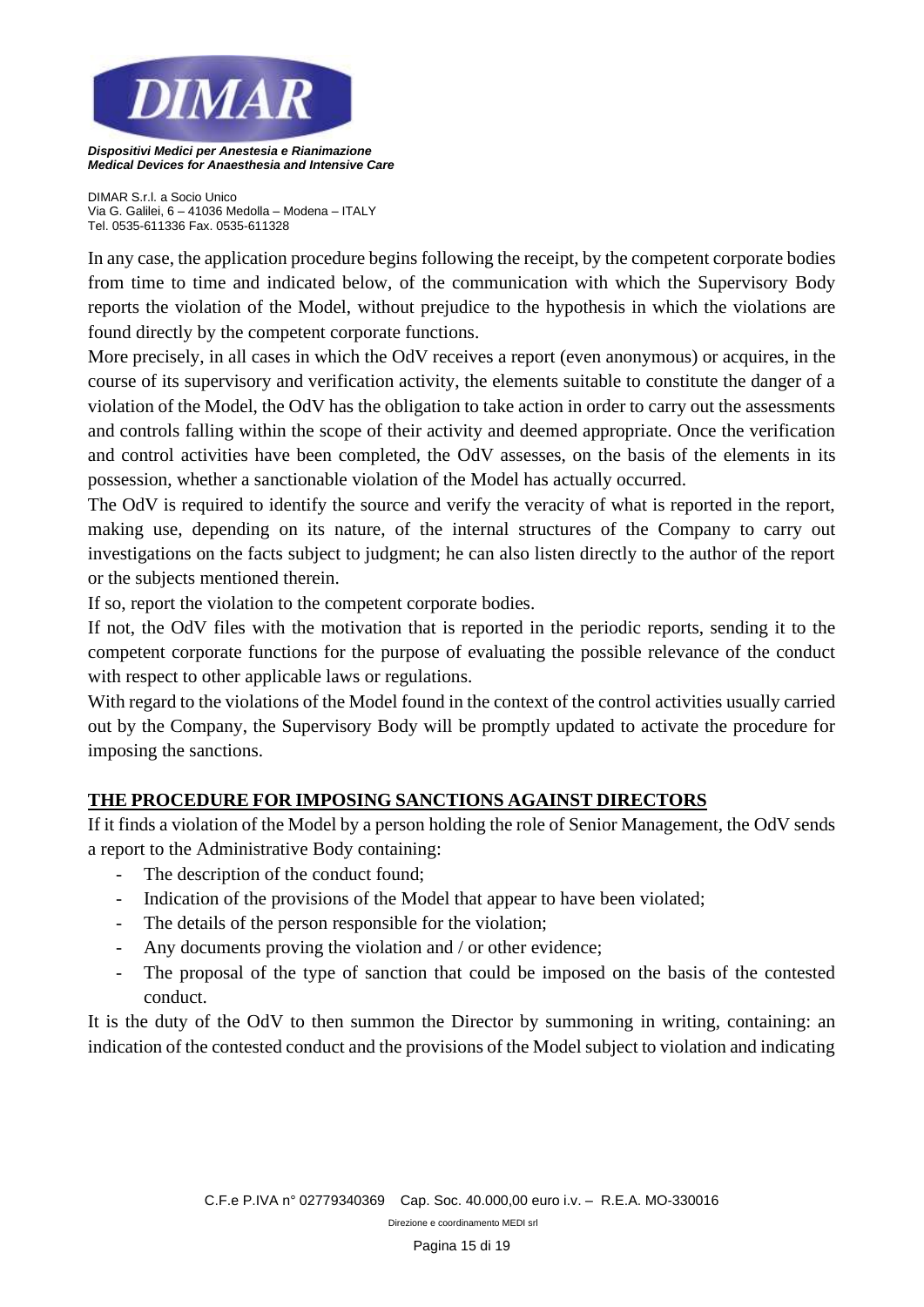

*DIMAR S.r.l. a Socio Unico Via G. Galilei, 6 – 41036 Medolla – Modena – ITALY Tel. 0535-611336 Fax. 0535-611328*

the date of the meeting, with the notice to the interested party of the right to formulate any remarks and / or deductions, both written and verbal.

On the occasion of the meeting, the hearing of the interested party is arranged, the acquisition of any deductions made by the latter and the completion of any further investigations deemed appropriate. The OdV, on the basis of the elements acquired, determines the sanction deemed applicable.

## **THE PROCEDURE FOR IMPOSING SANCTIONS AGAINST EMPLOYEES OR EQUIPPED**

If you find a violation of the Model by a person qualifying as an Employee, the procedure for ascertaining the offense is carried out in compliance with the provisions of art. 7 of the Workers' Statute, as well as the applicable collective agreements.

In particular, the OdV transmits to the Sole Director a report containing:

- The description of the conduct found;
- Indication of the provisions of the Model that appear to have been violated;
- The details of the person responsible for the violation;
- Any documents proving the violation and / or other evidence;
- The proposal of the type of sanction that could be imposed on the basis of the contested conduct.

The procedure for ascertaining the offense and for the imposition of any sanction then slavishly follows the provisions of art. 7 of the Workers' Statute and applicable collective agreements.

Once the report of the OdV has been acquired, the Company, also availing itself of the collaboration of the employees of the function inherent to the organization of human resources, complains to the interested party the violation found to the OdV, by means of written communication, duly signed by the Employer , containing:

- The precise indication of the contested conduct and the provisions of the Model subject to violation;
- Notice of the faculty to formulate any deductions and / or written justifications within eight days of receipt of the communication, as well as to request the intervention of the representative of the trade union association to which the interested party adheres or grants a mandate.

The disciplinary regulation provided for by the Workers' Statute provides for a minimum time frame of five days from receipt of the infringement complaint in which the worker can provide any justifications or defend elements, or even request to be heard on the matter.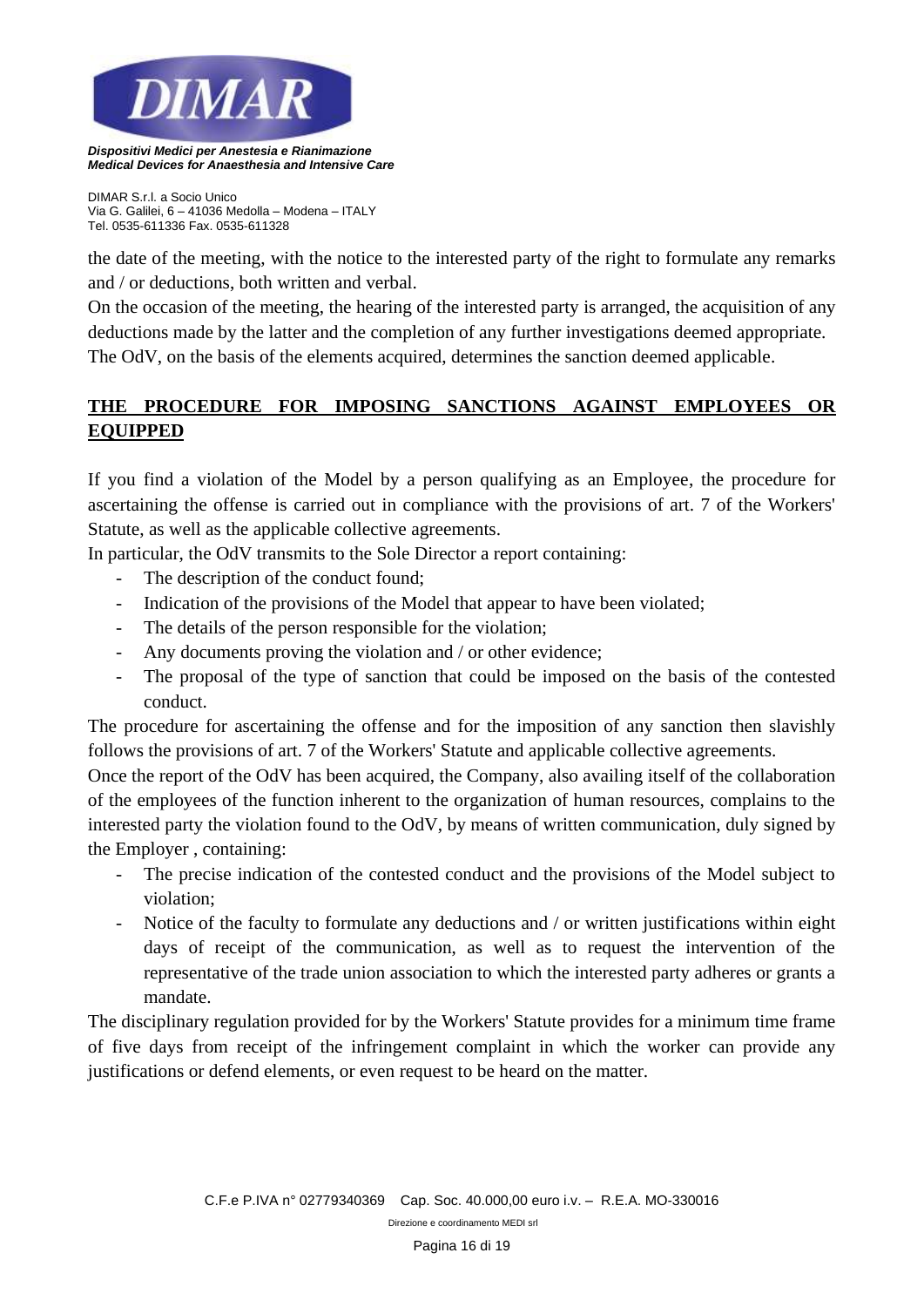

*DIMAR S.r.l. a Socio Unico Via G. Galilei, 6 – 41036 Medolla – Modena – ITALY Tel. 0535-611336 Fax. 0535-611328*

Following any counter-arguments of the interested party, the Sole Director decides on the determination and application of the sanction, giving reasons for any disagreement with the proposal made by the OdV.

The Sole Director takes care of the effective application of the sanction in compliance with the laws and regulations, as well as the provisions of collective bargaining and company regulations, where applicable.

The OdV, to which the provision for imposing the sanction is sent for information, verifies its application.

# **THE PROCEDURE FOR IMPOSING SANCTIONS AGAINST THE SUPERVISORY BODY**

The OdV, if it finds a violation of the Model by the Supervisory Body itself, sends to the Sole Director a report containing:

- The description of the conduct found;
- Indication of the provisions of the Model that appear to have been violated;
- The details of the person responsible for the violation;
- Any documents proving the violation and / or other evidence;
- The proposal of the type of sanction that could be imposed on the basis of the contested conduct.

After hearing the alleged cross-examination officer, the Sole Director, on the basis of the elements acquired, determines the sanction deemed applicable, giving reasons for any disagreement with the proposal made by the OdV.

If the sanction deemed applicable consists in the revocation of the appointment, the Sole Director, on the basis of the elements acquired, determines the sanction deemed applicable, giving reasons for any disagreement with the proposal made by the OdV.

#### **THE PROCEDURE FOR IMPOSING SANCTIONS AGAINST THIRD PARTIES**

If it finds a violation of the Model by a Third Recipient, the OdV sends the Sole Director a report containing:

- The description of the conduct found;
- Indication of the provisions of the Model that appear to have been violated;
- The details of the person responsible for the violation;
- Any documents proving the violation and / or other evidence;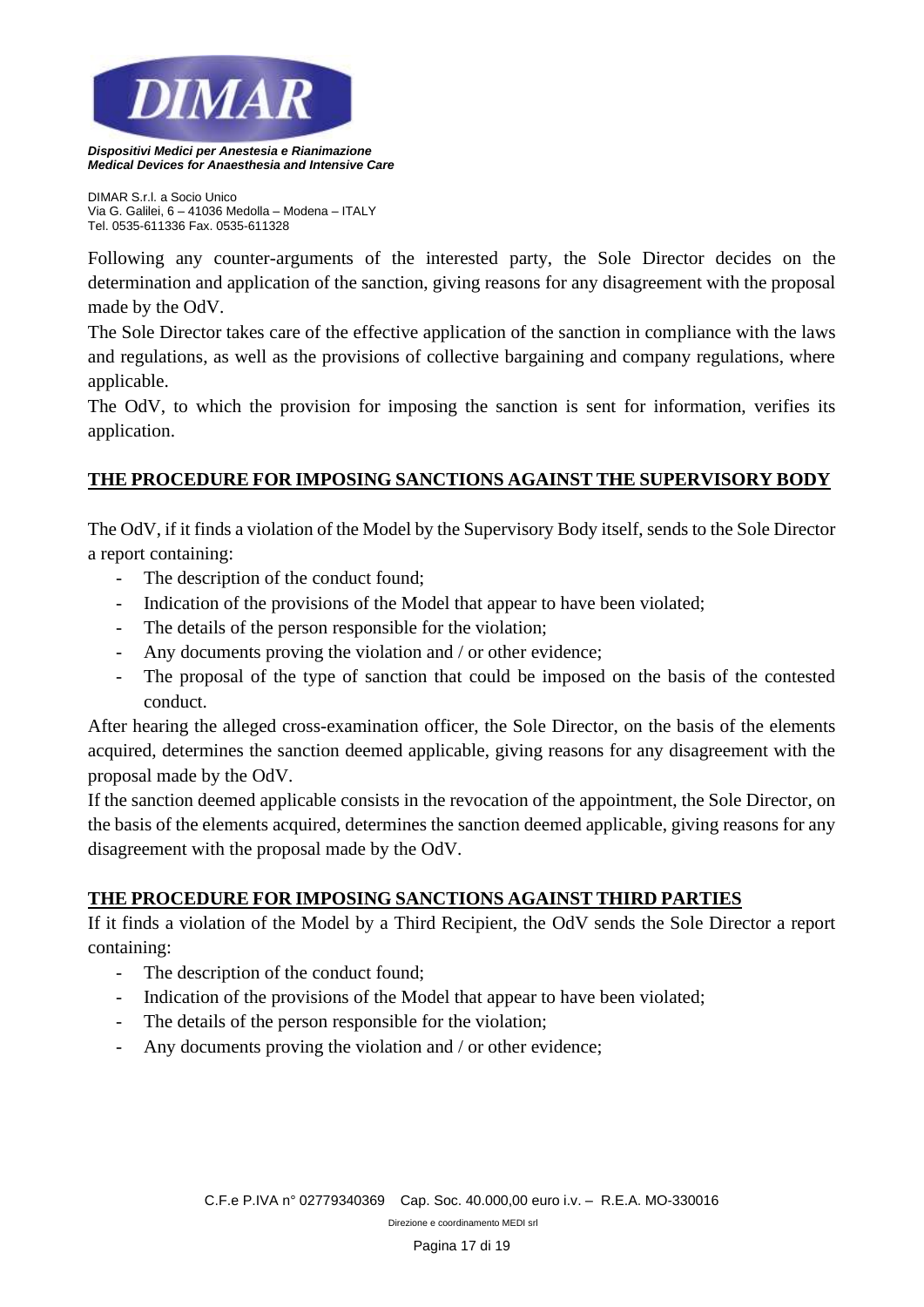

*DIMAR S.r.l. a Socio Unico Via G. Galilei, 6 – 41036 Medolla – Modena – ITALY Tel. 0535-611336 Fax. 0535-611328*

The proposal of the type of sanction that could be imposed on the basis of the contested conduct.

Once the report of the OdV has been acquired, the Sole Director decides on the determination and concrete application of the measure, giving reasons for any disagreement with the proposal made by the OdV.

The Sole Director then sends a written communication to the interested party, containing an indication of the contested conduct and the provisions of the Model and / or the Code of Ethics subject to violation, as well as the applicable contractually envisaged remedy.

After hearing the alleged cross-examination officer, the final provision for the imposition of the sanction is communicated in writing to the person concerned by the Sole Administrator, who also provides for the effective application of the sanction itself in compliance with the law and regulations. The OdV, to which the communication is sent for information, checks the application of the contractual remedy applied.

#### **WHISTLEBLOWING SYSTEM**

The violation of the confidentiality obligations of the reporting party's data is considered to be a violation of Model 231 and will be sanctioned pursuant to this sanctioning system.

Law no. 179 of 30 November 2017 ("Provisions for the protection of the authors of reports of crimes or irregularities of which they have become aware in the context of a public or private employment relationship") extends to the private sector the protection of the employee or collaborator who reports illegal or recognizing violations relating to the MOG of the entity, of which it has become aware for reasons of its office.

In particular, this law requires that the Models adopted by the Companies provide for:

- One or more information channels which, guaranteeing the confidentiality of the identity of the whistleblower in the management of the report, allow individuals in senior positions and their subordinates to submit detailed reports, based on precise and consistent factual elements, of unlawful conduct o violations of the model, of which they have become aware due to the functions performed;
- At least one alternative reporting channel suitable for guaranteeing, with IT methods, the confidentiality of the identity of the whistleblower  $(1)$ ; failure to protect the identity of the

<sup>&</sup>lt;sup>1</sup> With regard to the confidentiality of the identity of the whistleblower, it should be noted that it is necessary to distinguish this profile from that of anonymity: in fact, to guarantee the complainant adequate protection, also in terms of identity confidentiality, it must be recognizable.